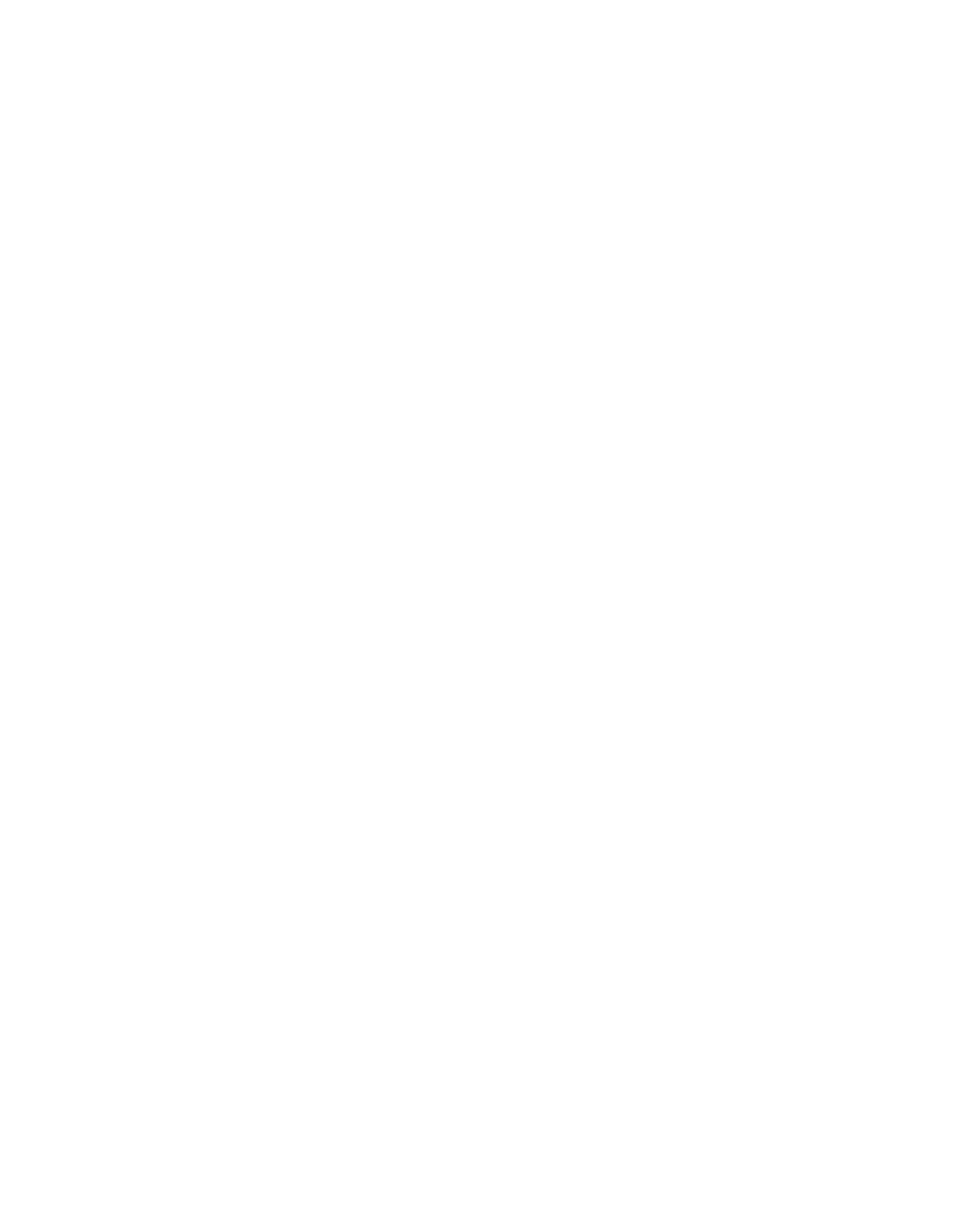## **Giving and Getting Career Advice: A Guide for Junior and Senior Faculty1**

### **Table of Contents**

- 1) Why is career advice important?
- 2) What exactly is career advising? Is it the same thing as "mentoring"?
- 3) What is the goal of providing career advice?
- 4) What are the different forms of career advising?
- 5) Common issues for junior and senior faculty regarding career advising
- 6) Tips for senior faculty
- 7) Tips for department chairs and directors
- 8) Tips for junior faculty
- 9) Integrating work and personal life: University policies
- 10) Summary: Questions to ask and to answer
- 11) Additional resources on career advising and mentoring

1 This Guide was prepared by Pamela J. Smock and Robin Stephenson, with assistance from Janet E. Malley and Abigail J. Stewart. An early draft was reviewed by several colleagues, who provided valuable advice: Rebecca Bernstein, Aline Cotel, Danielle LaVaque-Manty, Mika LaVaque-Manty, Marvin Parnes, Martha Pollack, Michelle Swanson, Janet Weiss and Nicholas Winter.

For more information or additional copies of this resource, please contact the ADVANCE Program at (734) 647-9359 or advanceprogram@umich.edu, or visit the ADVANCE Program's Web site at http://sitemaker.umich.edu/advance..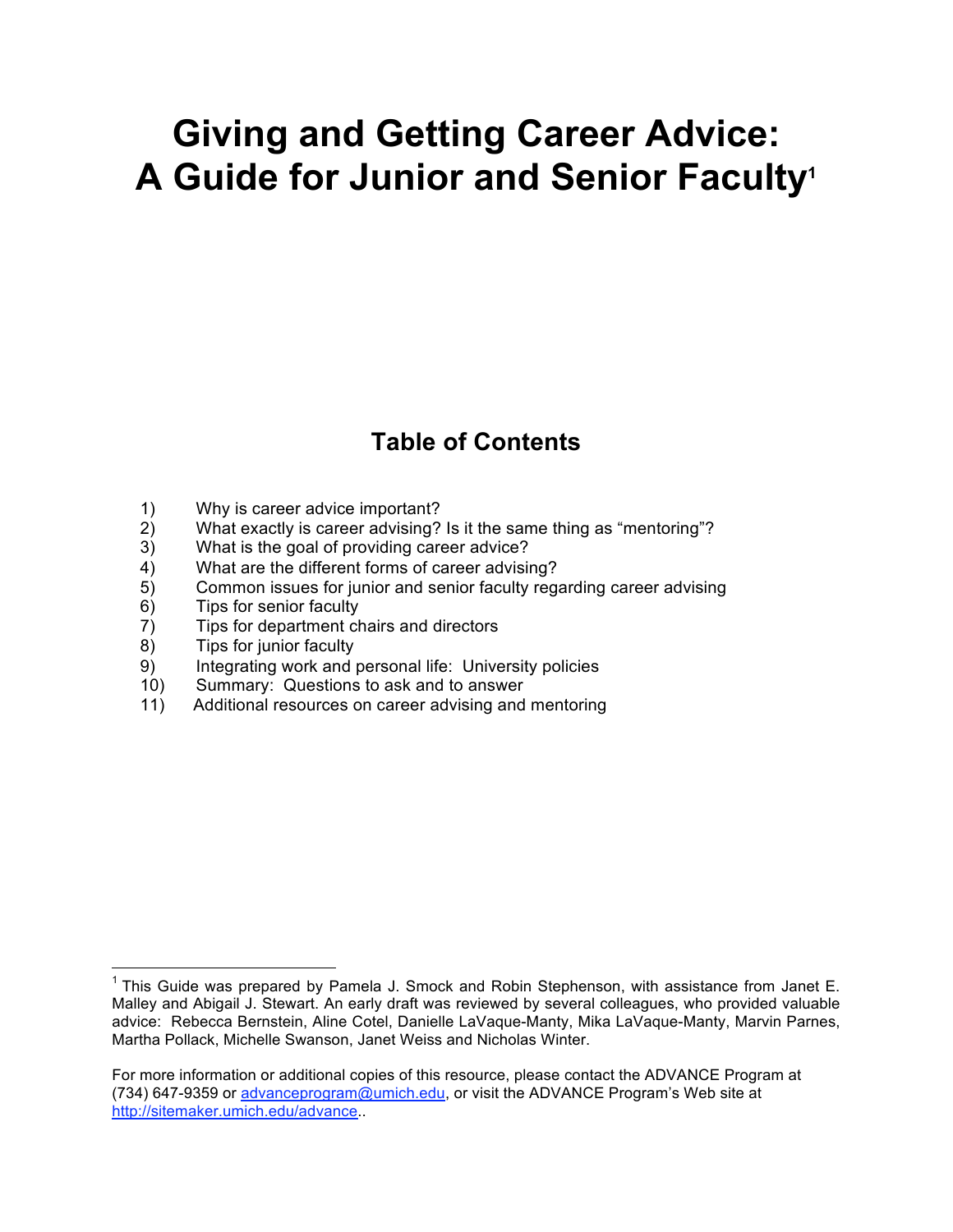#### **1) Why is career advice important?**

Faculty careers develop over time. Along the way, and more than in most occupations, individuals are free to make decisions and choices about how they spend their time and about what they do. Making those decisions requires information and judgment about consequences, since the decisions you make now are likely to matter for the long term. With limited information, individuals lack the basis needed to make informed judgments. That's not likely to lead to the best decisions! And since time is finite, "yes" to a new commitment today also means "no" to a current activity or future opportunity. Career advice from people with information and experience can provide a crucial context for decision-making and career development.

Lack of access to career advice—often because of few opportunities for informal interactions in which information is conveyed casually—is one of the most widely reported barriers to career advancement. Moreover, there is evidence that all women and men of color are particularly likely to suffer career setbacks from lack of career guidance (see e.g., Bowman, Kite, Branscombe & Williams, 1999). In one study (Preston, 2003), one third of women interviewed who exited science cited a lack of guidance as the major factor leading to the exit decision, while none of the men interviewed identified this as a factor influencing exit.

#### **2) What exactly is career advising? Is it the same thing as "mentoring"?**

Many people think of "mentoring" as something that is part of the graduate school relationship between an advisor and an advisee, and one in which the advisor sets relatively strong and clear limits on the advisee's range of choices. To avoid confusing this type of mentorship with the kind of interactions that junior faculty—who should proactively pursue their own career development—need to have with more senior colleagues, we are using the term "career advising" instead of mentoring.

There are many different forms of career advising and all of them are valuable to junior faculty. Some of them may, in fact, be similar to the mentoring of graduate students; but many are not. For example, Zelditch (1990) pointed out that junior faculty need several different kinds of people to help them: "Advisers, people with career experience willing to share their knowledge; supporters, people who give emotional and moral encouragement; tutors, people who give specific feedback on one's performance; masters, in the sense of an employer to whom one is apprenticed; [and] sponsors, sources of information about, and aid in obtaining opportunities." In a similar vein, the *University of Michigan Gender in Science and Engineering Subcommittee on Faculty Recruitment, Retention and Leadership*'s April 2004 Final Report broadly defined a mentor as a person who "facilitates the career and development of another person, usually junior, through one or more of the following activities: providing advice and counseling; providing psychological support; advocating for, promoting, and sponsoring the career of the mentee."

Senior faculty can provide some or all of these forms of career advice to their junior colleagues. However, it is not feasible or desirable to single out one individual to fulfill all possible mentoring roles or provide all possible kinds of career advice.<sup>2</sup> For example, a particular faculty member

<sup>&</sup>lt;sup>2</sup> While this guide is particularly aimed at the needs of untenured faculty, tenured faculty also need, and should seek, career advice—about the next career stage (e.g., promotion to full professor), or about taking on leadership roles or choosing not to, or about their next project, or next life stage (e.g., the period after children are grown, or retirement).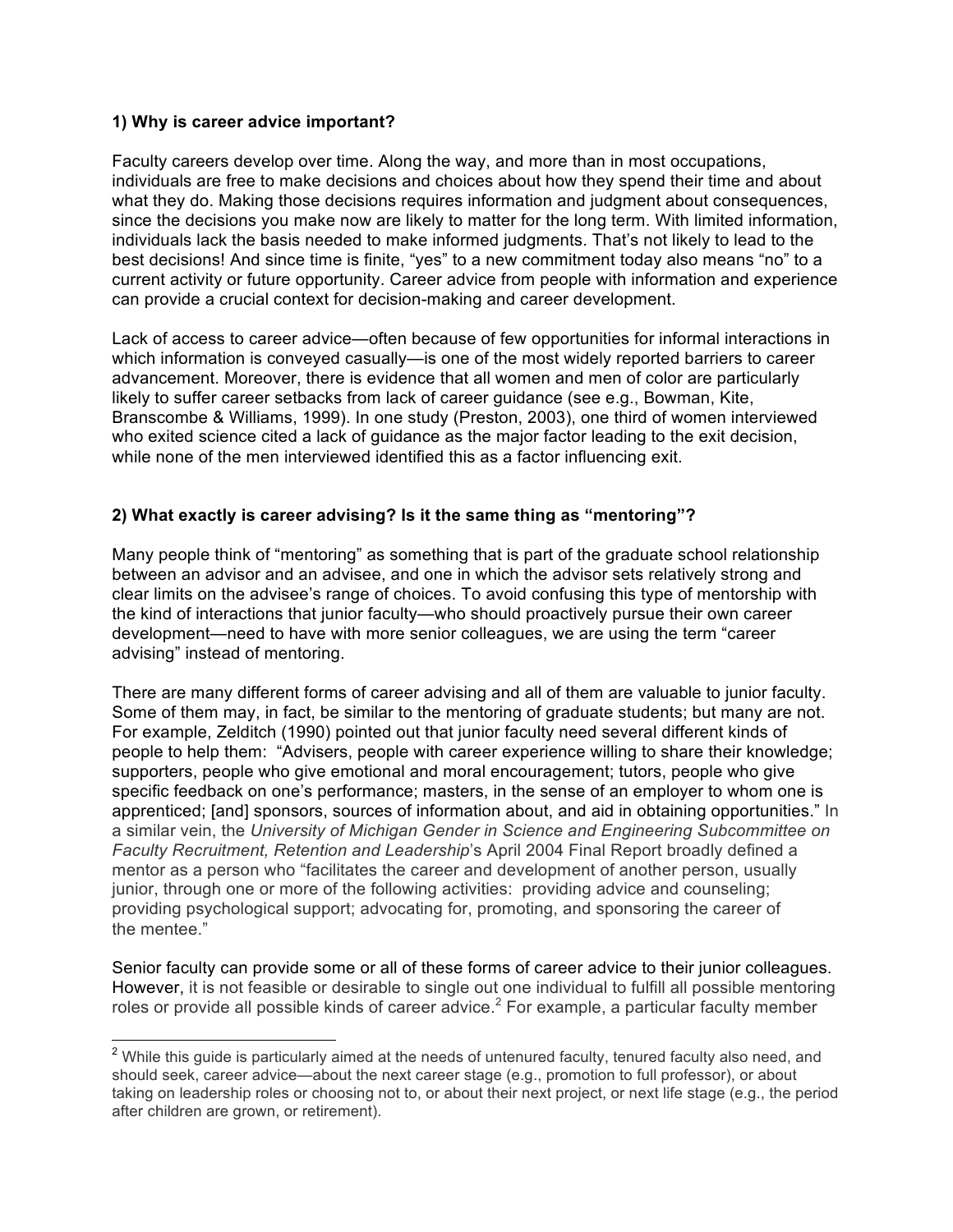may be a great example of a programmatic research approach and successful external funding, but may not be a particularly constructive citizen of the department; another may work in an area very distant from junior colleagues' interests, but be a marvelous teacher and beloved mentor of graduate students; still a third may simply seem to radiate good judgment and a balanced and humane approach to life. Each of these people has valuable things to offer to junior colleagues, but no one of them is likely to be able to help with all aspects of someone else's career development.

#### **3) What is the goal of providing career advice?**

The ultimate goal of giving career advice to junior faculty is to enhance their chances of career success in earning tenure (for instructional faculty) or advancement and promotion (i.e., for research or clinical track faculty) through achievements in scholarship, success in obtaining external funding, teaching, and/or service. Thus, senior faculty can offer information and assistance not only by providing advice about one's area of scholarship, but by:

- Providing information about promotion and tenure processes
- Demystifying departmental, research center, college, and university culture
- Providing constructive and supportive feedback on specific work or on career progress
- Providing encouragement and support
- Helping to foster important connections and visibility
- Looking out for junior faculty interests

Junior and senior faculty alike should consider these topics for their discussions:

- Inside story on departmental culture
- How to navigate department and institution
- Grant sources; strategies for funding
- Publishing outlets and processes<br>• Teaching
- 
- 
- Key conferences to attend
- Service roles inside and outside the University, including work on committees
- Relationships to cultivate
- How to recruit students or postdoctoral fellows to your research group
- Advice about the career ladder and
- alternative tracks<br>• How to plan a career trajectory
- 
- Teaching External visibility • Tenure and promotion processes<br>• Family issues
	-
	- National sources of support
		- Publishing outlets and processes

#### **4) What are the different forms of career advising?**

Where will junior faculty find career advice? We believe they may find it in many kinds of interactions and relationships, including with peers. The following identifies several types of career advising:

**Specific (one-on-one) advising**: This kind of advice depends on conferring with someone very familiar with specific issues unique to the junior faculty member's field, or involves direct and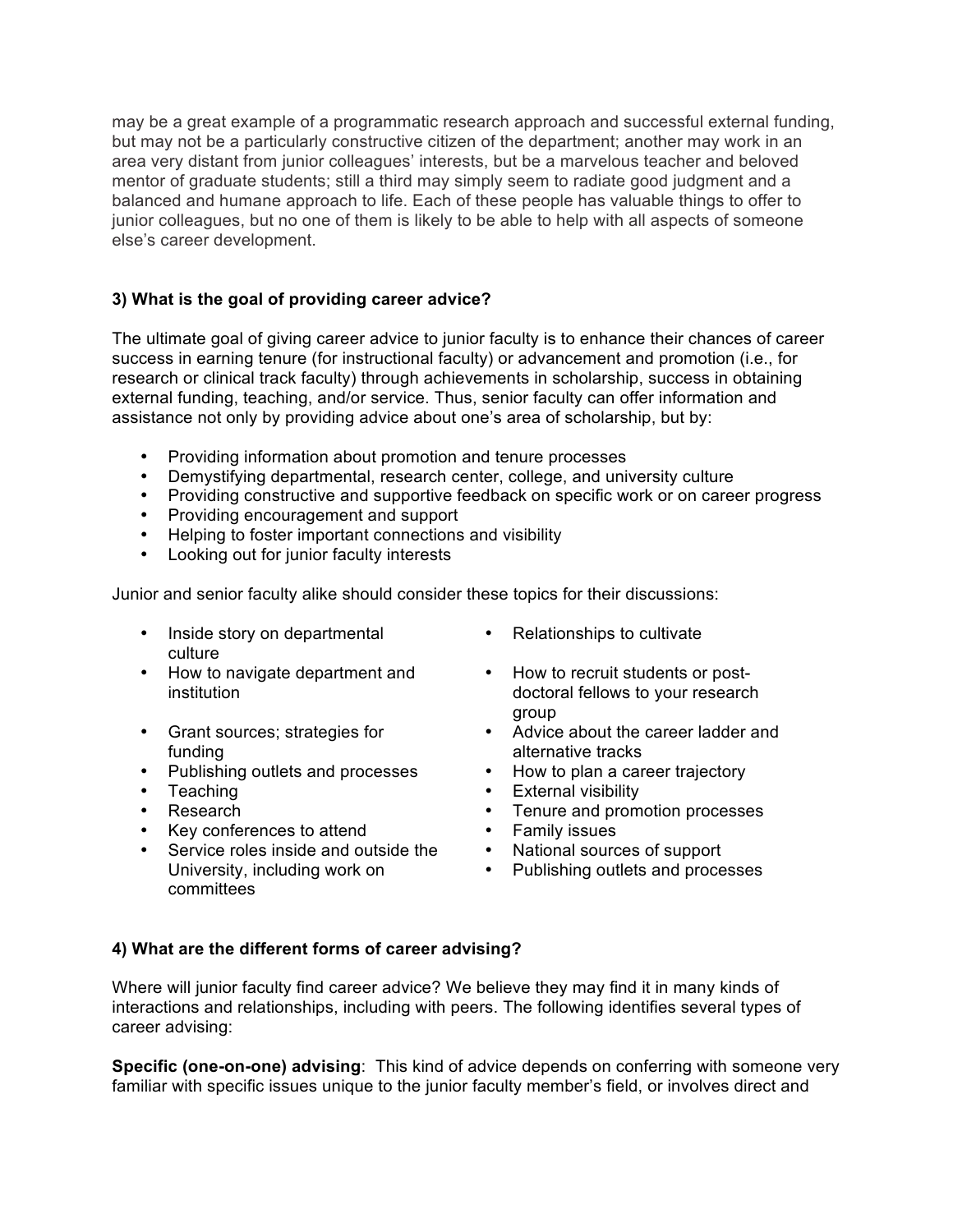specific feedback from a supervisor such as a department chair. Types of specific advising include:

- Review of current activities and future plans. These may include:
	- o research activity, including publishing, grant activity, etc.
		- o service activity, on campus and nationally
	- o teaching activity, both in formal courses and mentoring students
	- o clinical assignments
- Review of documents, like curriculum vitae, annual reports, required professional statements
- Critical feedback in the crucial years prior to tenure reviews or promotions, with delineation of the exact criteria by which that faculty member will be evaluated at the annual or third year review
- Personal advice on sensitive issues that individuals do not feel comfortable discussing in groups
- Identification and facilitation of specific opportunities for faculty members to grow into leadership positions

**Group advising**: Not all career advice requires one-on-one interaction. "Group advising" refers to advising that can be accomplished for the benefit of multiple individuals simultaneously. Sessions can be led by one or by a few senior faculty and address broad issues such as a collegial conversation about the intellectual concerns of the department or program, developing new courses, teaching evaluations, time management, or policies on tenure.

**Zone advising:** This refers to interactions with individuals with particular areas of expertise (zones) such as successful grant funding, university service assignments, or teaching and learning resources such as the Center for Research on Learning and Teaching (CRLT). In this variation on the group advising idea, one senior leader can serve as a resource on a particular topic for multiple junior faculty members.

**Peer advising:** Another variation on group advising is provided by facilitating career-relevant interactions among peers. Junior faculty can assist one another by sharing information, strategies, knowledge about resources, and general moral support. Types of peer advising activities include:

- Dissemination of information on institutional policies similar to the packages provided to all junior faculty/new hires. Topics may include dual career programs, modified duties, delays of the tenure review, leave policies, and work-family resources.
- Guidance in preparation of annual reports and tenure and promotion dossiers.
- Discussion of the level of achievement expected for promotion in various areas (e.g., research, teaching, success at obtaining external funding).
- Communication of eligibility for internal awards and external national and international recognition.

In general, career advising activities can take many forms and do not have to occur in formal settings. In addition, they can include both on-campus and national resources. The following list of potential locations or settings for career advising activities is adapted from the Association for Women in Science (AWIS) website on mentoring: http://www.awis.org/resource/mentoring.html.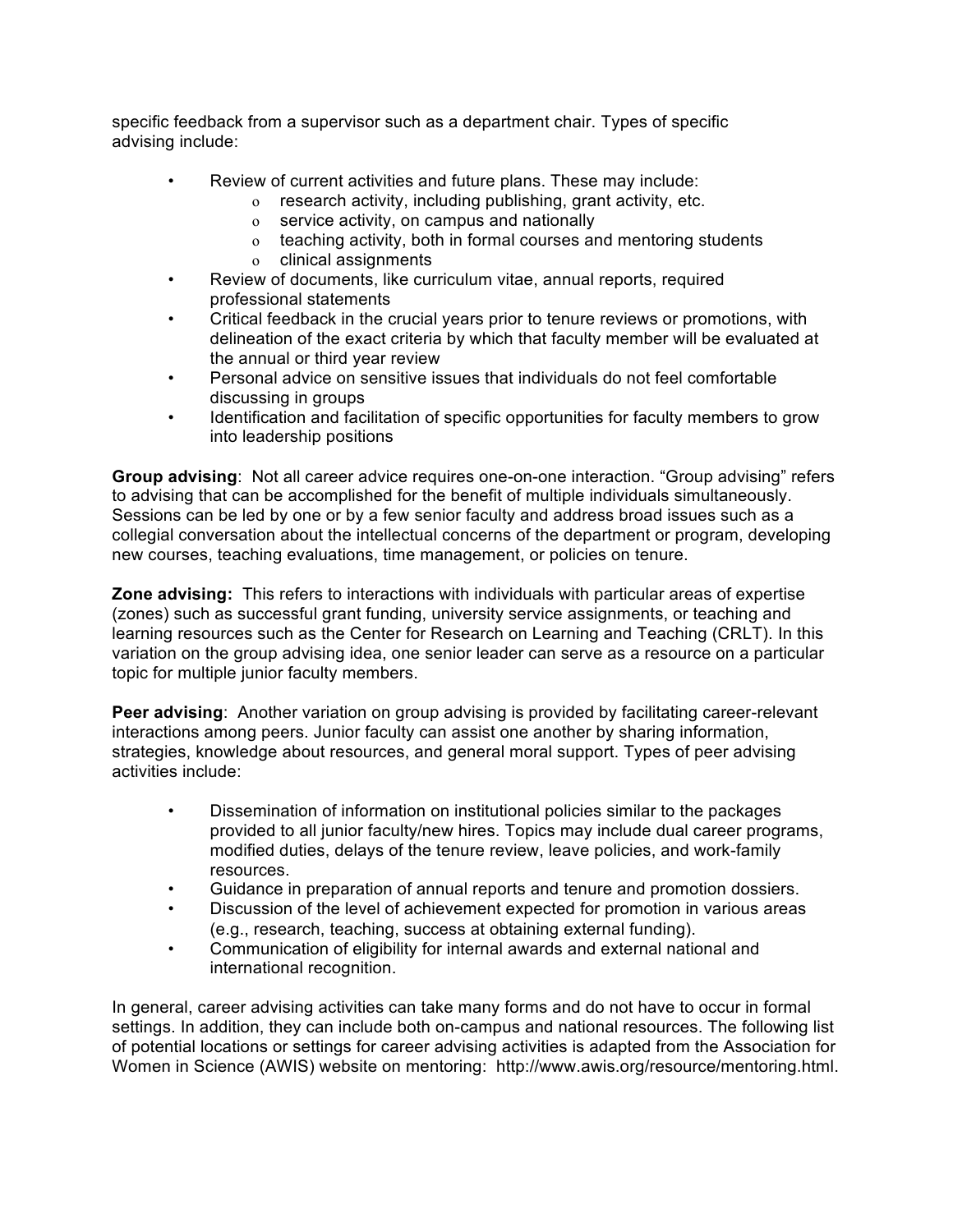Career advising contacts can be through:

- Informal office visits Phone calls
- 
- 
- "Shadowing" a senior faculty member by agreement
- Touring a lab or workplace
- Recreational activities Conference<br>• Travel support Workshops
- Travel support
- Lectures
- 
- Email Meals and coffee breaks<br>• Campus Events Professional society mee
	- Professional society meetings
	- Poster sessions or other special
	-
	- presentations<br>• Symposia<br>• Conferences
		-

#### **5) Common issues for junior and senior faculty regarding career advising**

1. Think of yourself as establishing a respectful collegial relationship. Try to engage in ongoing conversations with one another. Try to meet at least once each semester to discuss professional development and progress in all key areas. Don't be invisible or cancel meetings unless absolutely necessary.

2. Work together to define your roles and to set goals. Remember that the career advising process is a two-way street, and you both have to establish the ground rules. This may include agreeing on what you will ask of each other. Things to consider regarding career advising may include:

- Reading drafts of grants or papers
- Helping create opportunities or connections
- Providing feedback about progress
- Providing advice about teaching issues
- Providing information about the department
- Meeting yearly. Every semester. Or monthly

You can avoid letting each other down, or surprising each other, if you have an explicit sense of the nature of your expectations. And of course you both need to listen and be respectful, and recognize that both of you can benefit from these interactions.

3. Don't expect career advising to be a panacea for every academic and career problem; it can't address every issue, and no one relationship can encompass all aspects of anyone's career. Sometimes there are problems or issues that cannot be solved through the career advising process, although often the process can help redirect efforts to other sources of assistance (other faculty, colleagues at other institutions, or even institutional assistance, such as the Center for Research on Learning and Teaching). It's also true that sometimes you may give or be given genuinely bad advice (usually unintentionally!). A good way to guard against *taking* bad advice is to gather advice from multiple sources and compare what you hear. And never feel that just because someone gave you advice you have to take it; it's your career! You're interested in other people's perspectives, because they may help you understand or see things you otherwise wouldn't. But in the end you make the decisions.

4. Finally, like all other human relationships, relationships between junior and senior faculty may produce discomfort, despite everyone's best intentions. For example, some people (junior or senior) may feel that career advising requires them to expose vulnerabilities they are more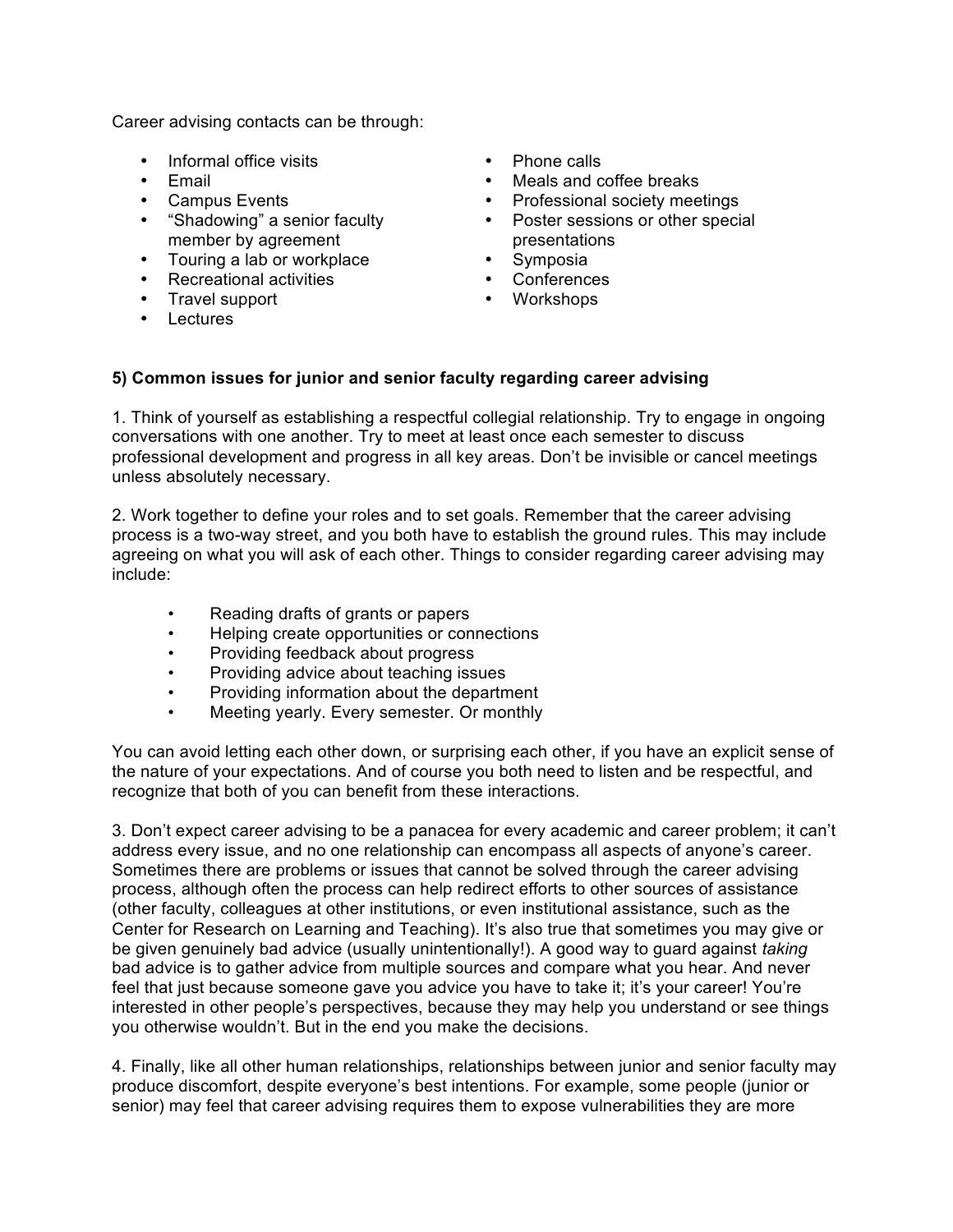comfortable concealing (a frequent concern of academics, who are occupationally subject to "impostor" anxieties) or to permit another person some degree of "control" over their decisions. A career advising relationship may even lead someone to feel more grateful, or more nurturant, than is comfortable in a professional relationship. If these uncomfortable feelings arise, they should not provoke alarm; instead, they are signs that the relationship may need some adjustment or fine-tuning. It is often possible to gain perspective on uncomfortable feelings like these from another colleague, preferably one not too directly involved with the other faculty member.

#### **6) Tips for senior faculty**

As a senior faculty member, you can help shape careers and encourage successful outcomes. You know and can explain the system, pointing out pitfalls, shortcuts, and strategies. Often, junior faculty need to learn what they may not even know to ask.

Think of your own experiences as a junior faculty member and how you achieved your current status. Giving valued advice is usually rewarding for the senior faculty member, as well as for her or his more junior colleague—in part because it can be an invigorating connection with people in touch with the most recent advances in the field you share. But recognize that it is often difficult and intimidating for junior colleagues to articulate their questions and needs, and to approach more senior faculty. Recall that things you say may—without you intending it—lead them to feel more anxious, more inadequate, or hopeless about their own future. It's important to contextualize your feedback so it is actually constructive rather than undermining, and offers direction rather than simply criticism.

- 1. Let your junior colleagues know that they are welcome to talk with you—just on one occasion or on a frequent basis. The gift of your full attention is often the most important one you can give a less experienced colleague.
- 2. Clarify expectations about the extent to which you can, or will, offer guidance concerning personal as well as professional issues. If you are not comfortable assisting in some areas, suggest another faculty member who may be able to assist. Recognize and evaluate what you can offer, and keep in mind that you cannot be expected to fulfill every function.
- 3. Inform junior faculty about how frequently you will be able to meet with them. Be explicit if you have a heavy travel schedule, are about to take a sabbatical, or will be assuming an administrative position. Discuss alternative means of communication (e.g., email or telephone) and encourage them to consult others who have proven to be reliable advisors. Try always to keep appointments you do make.
- 4. Provide specific information about as many topics as you can, such as the informal rules of the profession and of navigating the department and institution. Help junior faculty learn what kinds of available institutional support they should seek to further their own career development. Tell them about funds to attend a workshop, for example, or release time for special projects.
- 5. Recognize that sometimes your own experience is relevant and useful to colleagues who are more junior; hearing accounts of how you accomplished something (or failed to), including obstacles you faced, can help normalize and contextualize experiences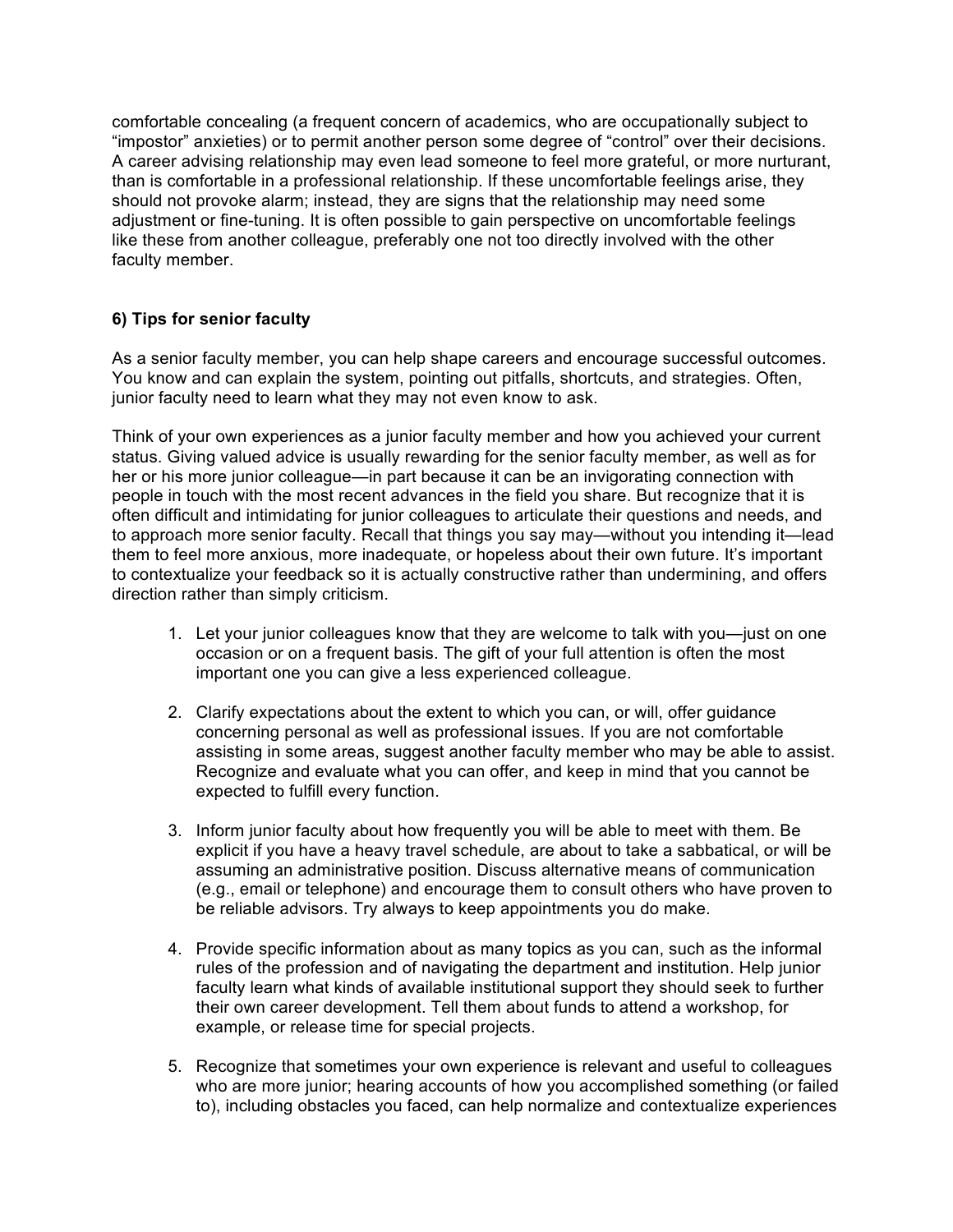for them. At the same time, it's good to bear in mind that circumstances change in academia, in the various colleges, units, and in departments. So it's good to underscore the need for junior colleagues to look into specific rules, policies and practices as they currently exist rather than relying on information passed on anecdotally.

- 6. Share the "tacit" rules of being successful in the business of research and within the relevant unit with junior colleagues.
- 7. Provide opportunities for junior colleagues. For example, suggest his/her name to be a discussant at national meetings or other such opportunities that will increase his/her visibility. Generally, take opportunities to promote the junior faculty member's research.
- 8. Ask your junior colleague to develop and share a work plan that includes short-term and long-term goals as well as a time frame for reaching those goals.
- 9. Give criticism as well as praise when warranted. Always present criticism in a private and non-threatening context with specific suggestions for improvement in the future. Rather than emphasize past problems or mistakes, focus on future actions that may remedy or redress those problems.
- 10. Tell junior faculty where they stand—how they are doing, whether they are meeting your expectations, and if they are showing what it takes to move up. Be specific. Don't just tell a junior faculty member that it's necessary to publish more in highquality journals, but suggest which journals those are, and give guidelines about approximately how many papers to shoot for in those journals before tenure.
- 11. Take responsibility to encourage junior faculty to be proactive about asking questions, seeking feedback, and making connections with senior colleagues. Take the time to make sure junior faculty are doing so.
- 12. Communicate. Failing to communicate is the biggest pitfall for all relationships. Remember that face-to-face meetings can often clear up misunderstandings better than email. Problems need to be discussed as soon as possible.

There are a number of specific areas in which you may be in a good position to help, or you may feel it is best to point the junior colleague toward someone who might be a better source of advice. These include:

1. Grantwriting. There are many features of the process of obtaining external funding that are unwritten or vague. Advisors can help by clarifying funders'/referees' criteria for successful grant proposals. Sharing negative experiences you have had in trying to secure outside funding, and how you managed or overcame them, may also be helpful.

In some fields, junior faculty may be well-served by including senior colleagues as Co-PIs, Co-investigators or consultants in grant proposals. Give junior faculty advice about who might be helpful to include. Also, encourage junior faculty to apply for one of several "early career" grants (e.g., K01-Mentored Career Development Award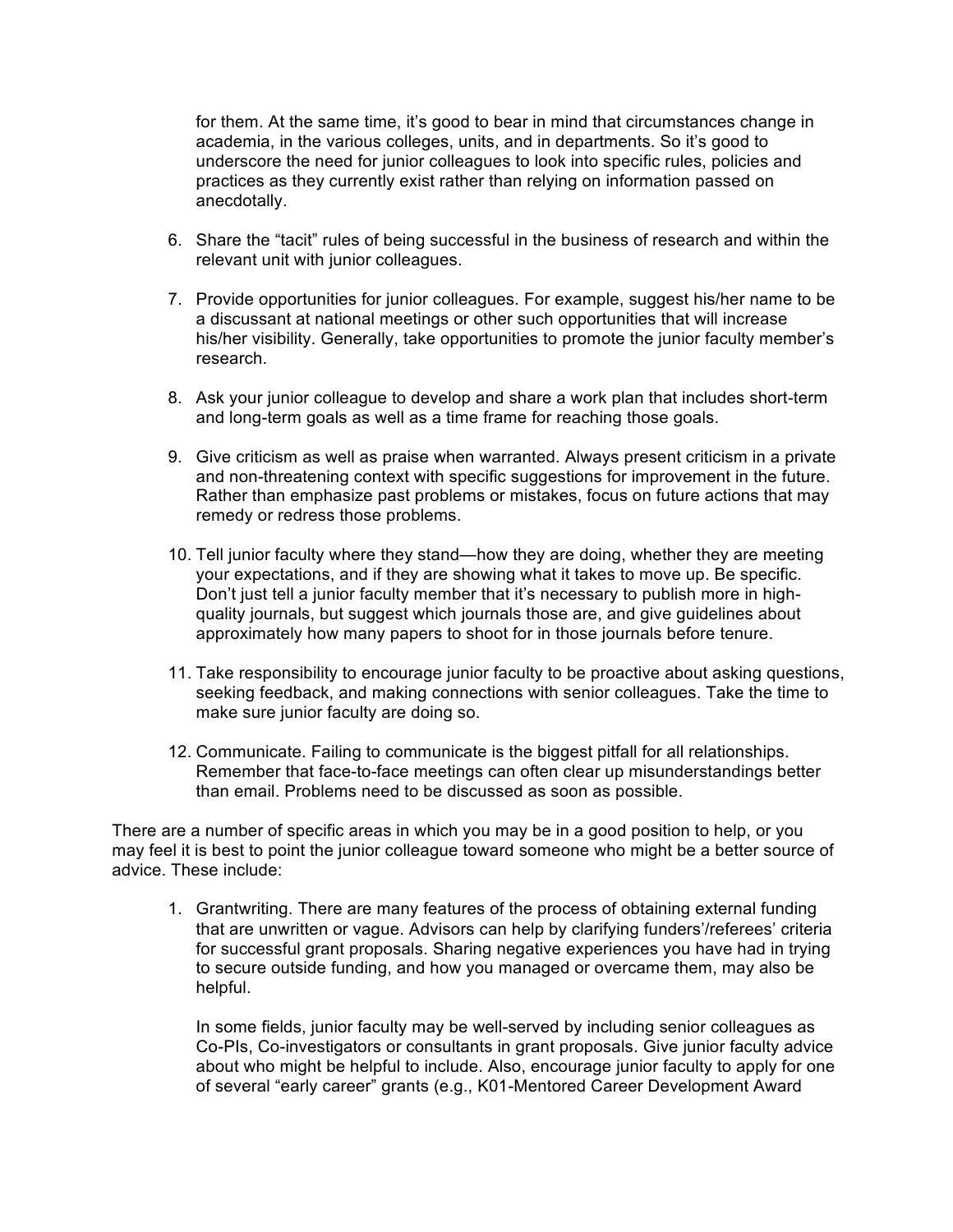[NIH]; Young Investigator Award [NSF]) and be available to provide substantial feedback on their early efforts.

- 2. Fostering networks for your junior colleagues. Whether or not you can provide something a junior colleague needs, suggest other people who might be of assistance: other UM faculty or colleagues from other universities. Introduce your junior colleagues to those with complementary interests within your unit or department, elsewhere on the UM campus, or at other universities. For example, at conferences, a simple introduction at a coffee break or an invitation to join your table for lunch may be sufficient to initiate a lasting advising relationship for a junior colleague.
- 3. Providing forthright assessments of their research through close readings of their work and trying to provide these assessments in a timely manner.
- 4. Providing opportunities for junior colleagues. For example, suggest his/her name to be a discussant at national meetings or other such opportunities that will increase his/her visibility. Generally, take opportunities to promote the junior faculty member's research.

#### **7) Tips for department chairs and directors**

Department chairs and program directors set the tone for how many faculty in the unit—senior and junior—will view the issue of career advising. If the chair or director does not appear to truly value the practice, or merely gives it lip service, it will be clear to all concerned that it is not a valued activity in the unit. By taking career advising seriously, and consistently communicating that it is part of the responsibility of all faculty, chairs and directors can help create a climate in which better career advising takes place.

- 1. Build into the evaluations of senior faculty a share of responsibility for mentoring new colleagues. For example, during reviews for merit increases, chairs and directors can take into account the quality and quantity of career advising by asking explicitly for this information on the annual review forms. Have senior faculty document in their annual report their efforts to assist junior faculty in getting research grants, establishing themselves as independent researchers, and having their work published in peer-reviewed outlets. Collaborative research—especially when the junior scientist is the lead author—may also be a sign of a productive career advising relationship. You may also want to ask junior faculty to indicate which senior faculty have been helpful to them, as a sort of check on these self-reports.
- 2. Take multiple opportunities to communicate to senior colleagues the importance of providing career advice to junior faculty.
- 3. Ensure that the procedures and standards involved in the tenure and promotion processes are clear to junior faculty.
- 4. Ensure that all junior faculty know about University policies intended to ease the work-family conflict such as stopping the "tenure clock" and modified duties.
- 5. Create opportunities that encourage informal interaction between junior and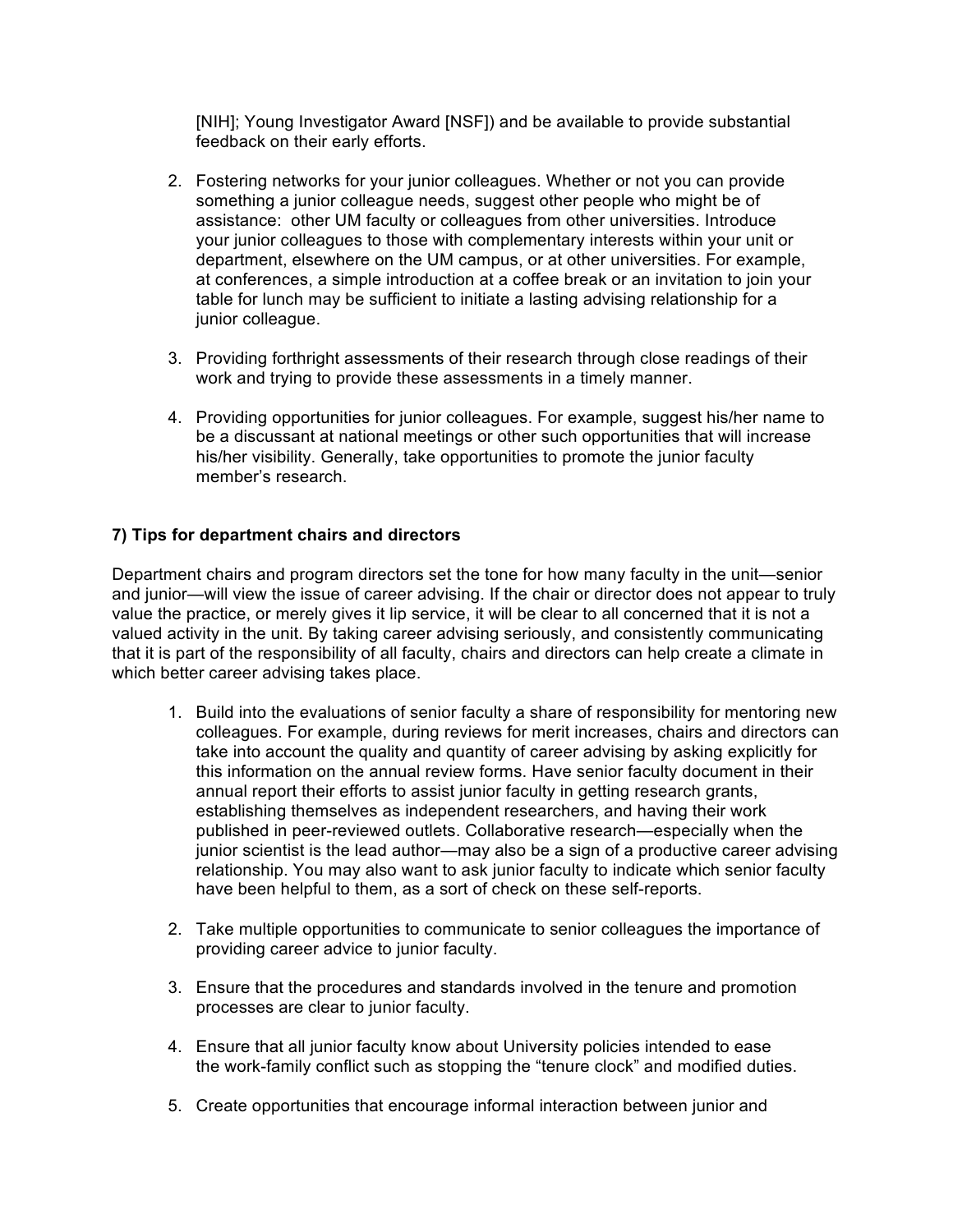senior faculty. You might create a fund for ordering pizza, a lunch budget, a gift card for a local coffee shop for them to share, etc.

- 6. Provide a "tip sheet" for new arrivals. A tip sheet would include items such as contact people for key services around the Department or unit. More broadly, check to ensure that the newly-arrived faculty have access to the information, services, and materials (e.g., computing or lab equipment) needed to function effectively in the environment.
- 7. Recognize that senior faculty may not be completely certain how best to engage in career advising. Help them! For example, sponsor a lunch for senior faculty in which the topic of discussion is career advising and faculty can exchange information and ideas on the subject.
- 8. Provide the junior faculty member with a yearly review—in addition to a formal interim ( $3<sup>rd</sup>$  year) review—of her/his accomplishments and discuss goals for the future. Recognize that junior faculty may find it difficult to assess the significance of criticism; be careful to frame criticism in a constructive way, but also be as clear as possible. Be sure to provide some written follow-up, summarizing the discussion (or to ask your junior colleague to do that, so you can review it).
- 9. Use email as a mechanism to ensure the entire faculty has equal access to key decisions, information, and career opportunities.

#### **8) Tips for junior faculty**

Many units or departments will formally assign one or more senior faculty members to assist junior faculty. Sometimes, however, these relationships never develop or additional people are needed. In the worst case, the relationships set up formally may actually be destructive. More benignly, but still seriously, sometimes senior faculty appear to have no available time; then junior faculty feel they are either not getting what they need or fear they are intruding.

Junior faculty should feel that they are in charge of establishing and maintaining mentoring relationships. If a relationship is destructive or unhelpful, allow it to languish. It is much better to avoid interaction with a senior colleague who is not helpful than to continue it. However, avoidance alone is not enough. At the same time that you let one relationship dwindle, be sure to seek alternative relationships that are more helpful.

Despite appearances, most senior faculty are committed to the development of junior faculty and will readily provide career advice, if asked. Try to identify senior faculty in your department—or even in another department—who you think might have helpful advice for you; be the one to initiate a meeting. Alternatively, ask for an introduction from a colleague if you are uncomfortable introducing yourself. The ADVANCE Program at the University of Michigan<sup>3</sup> offers advice and help connecting faculty with career advisors, or your chair or director can assist in identifying someone who would be an appropriate career advisor.

<sup>3</sup> The **ADVANCE Program at the University of Michigan** (ADVANCE) began as a five-year, grant funded project promoting institutional transformation with respect to women faculty in science and engineering fields. With the University's commitment to continue funding through June 2011, the program will gradually expand to promote other kinds of diversity among faculty and students in all fields.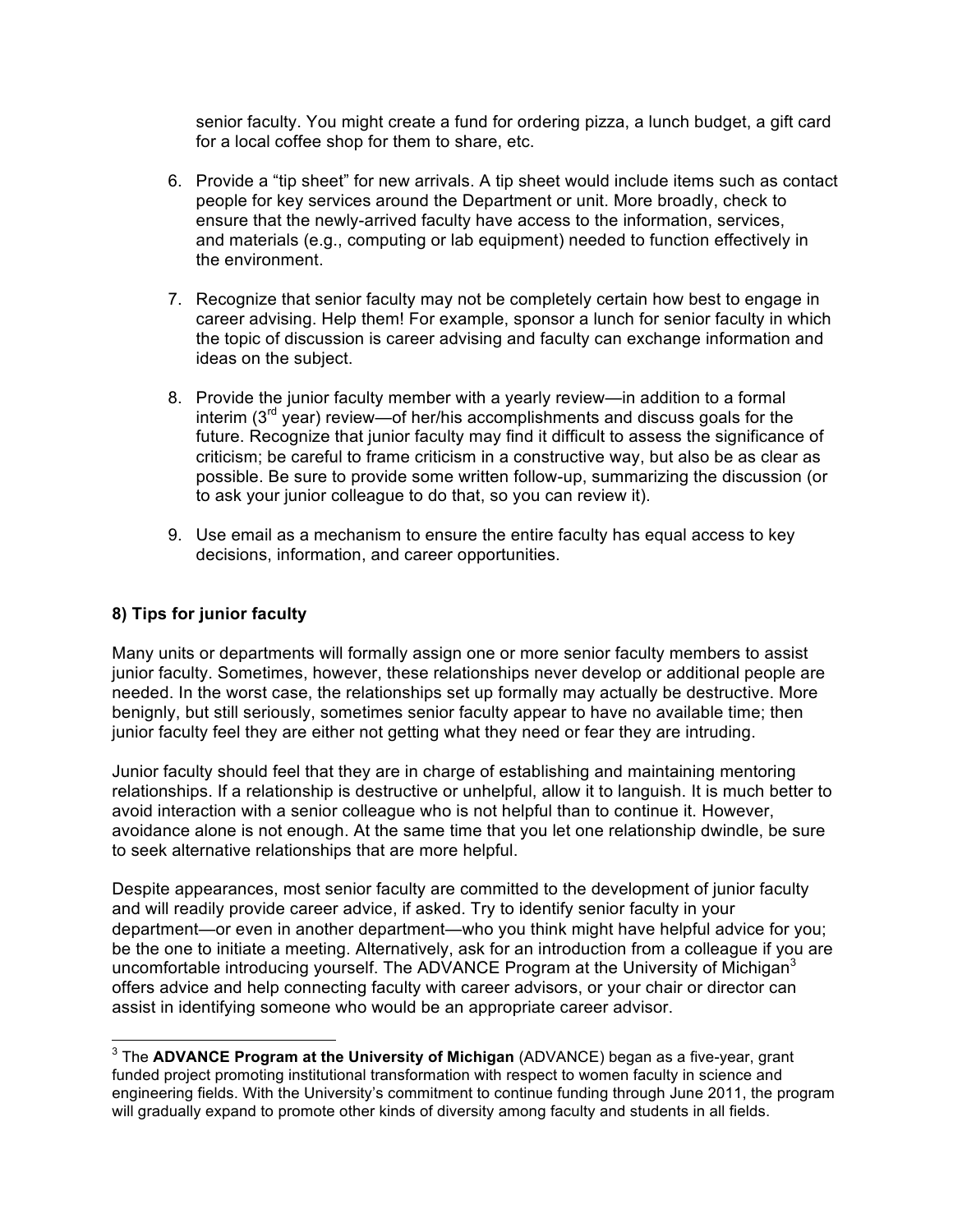Additionally, don't limit your search for career advisors to your own institution. To establish a relationship with senior faculty in your research area from other institutions, ask them if they would be willing to meet with you on the phone, over email, at a conference, or invite them to present a seminar or talk in your department.

One person might serve as an advisor or mentor on departmental matters, another might provide information about and assistance with career opportunities, and another might serve as a role model for managing career and family responsibilities.

- 1. Read the faculty handbook (http://www.provost.umich.edu/faculty/handbook/), and become familiar with the research and background of your advisors' research and career. Read their CVs whenever you can.
- 2. Get the unwritten information. There are unwritten organizational structures, rules and customs defining the departmental and institutional culture. Respect and become acquainted with the staff clerical workers and treat them like the professional colleagues they are; they can be valuable sources of information about informal structure. Learn what services are available from the department and institution such as clerical help, release time, research assistance, and financial support.
- 3. Recognize the influential people in the department. Be observant and find out which behaviors are valued and which are not.
- 4. Be active and energetic. Do not assume that anyone else will look out for your interests. For example, in some departments teaching assignments are scrupulously fairly assigned, in others not. Equally, in some departments, junior faculty are encouraged only to develop a few new courses during the tenure probationary period, and they are encouraged to repeat them. If you feel that any of your teaching assignments is either unfair or unwise for you, be sure to seek out advice from other faculty about the issue, and about how to get it addressed. It is not best to simply suffer in silence; it is best to get the situation remedied and senior faculty in the department or even in the dean's office will be able to advise you about it.
- 5. For those on tenure track, develop a strategy that will guide your progress as a scholar, teacher, and colleague over the next five years. A lot of information about the tenure process is not written down. Make it your responsibility to find out by asking questions. Share the information and your strategies with your peers as a way to build camaraderie and to develop additional sources of information and support. For those not on a tenure track, develop a strategy for promotion and advancement. Again, ask questions about how to achieve your career aims.
- 6. Keep careful records of your activities (e.g., research and scholarship, grants written and funded, service activities, teaching and/or mentoring). Scrutinize your own record regularly to judge if your effort and priorities are aligned; be a proactive manager of your own career portfolio. This will greatly assist you, while evaluating new opportunities, and as you prepare for career advancement or tenure.
- 7. Determine if there are publications that you should avoid publishing in because they are not valued. Try to not waste your time serving on committees that are not valued, or teaching courses that do not strengthen your case for advancement or for tenure.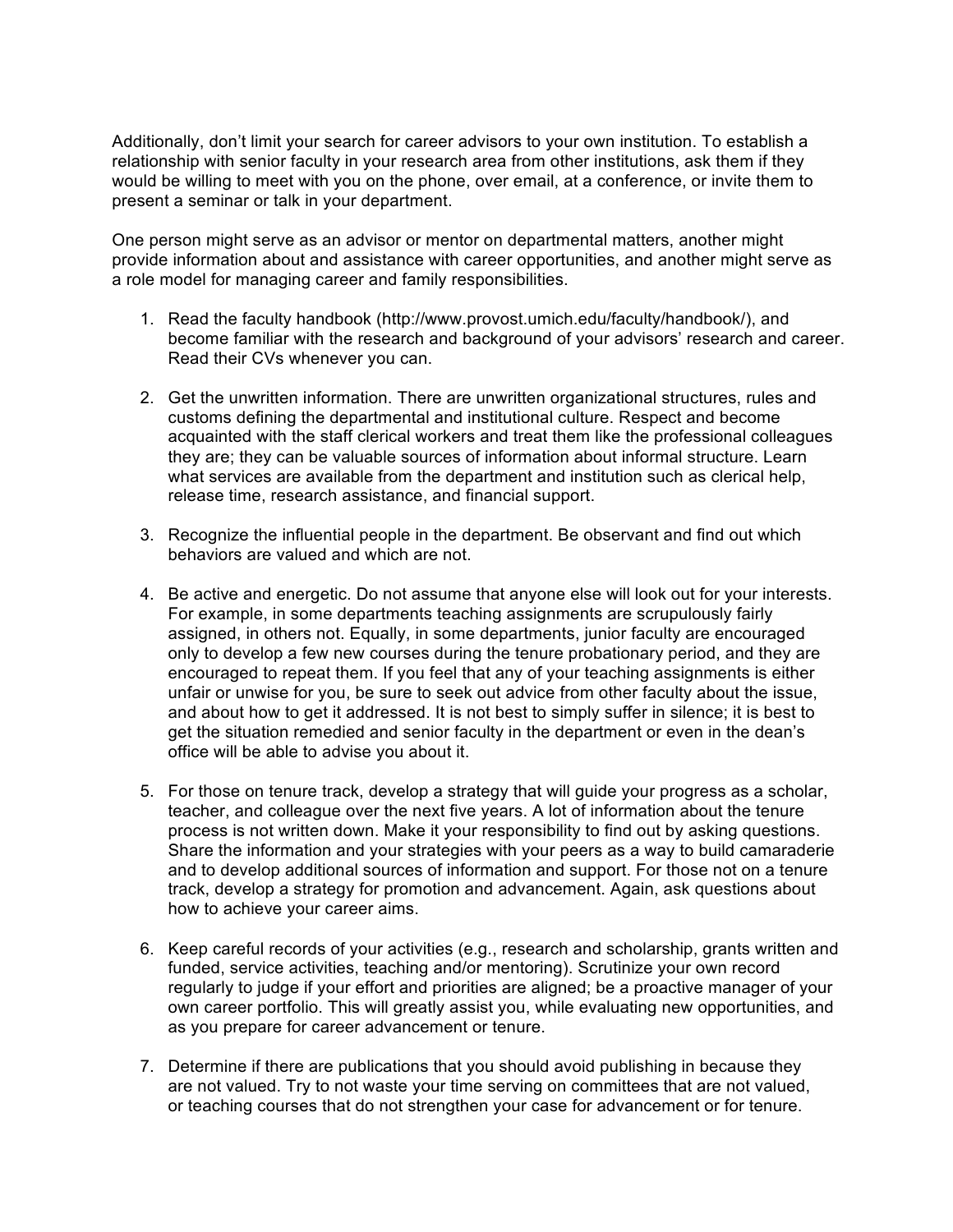Be sure to seek advice from senior faculty members about what committees to serve on, and then volunteer for those committees.

- 8. Seek information, advice, and assistance in developing, implementing, and revising your strategy; do not make major decisions without talking to other people.
- 9. Actively seek feedback from colleagues, senior faculty, department chair, or unit director. Recognize that other junior faculty—both at the University of Michigan and elsewhere are often sources of valuable advice and help too. For example, another junior faculty member may have developed a teaching module that you can adapt for your purposes; or, as a group, junior faculty in a department or across a couple of departments may be able to provide one another peer mentoring; or ask specific administrators or senior faculty to discuss particular issues.
- 10. Do not assume that no feedback means there are no problems.
- 11. If your position was defined in specific terms when you were hired, be sure you have a copy of the job description. You want to be sure there are no aspects of the job you are expected to do that you don't recognize.
- 12. An annual review should be in writing. If it is negative and you believe the comments are legitimate, you should discuss them with your career advisors, including your chair or director, and plan what you need to do to improve. If you believe a comment is not accurate, provide written materials to refute the evaluation.
- 13. Develop your own networks with junior faculty colleagues and others in your field.
- 14. Read and discuss any written policies about tenure and/or promotion with your career advisor(s).
- 15. Let your career advisors, chair or director, and colleagues know when you have done good work. Be sure that professional information is put into your personnel folder.
- 16. Communicate. Failing to communicate is the biggest pitfall for all relationships. Remember that face-to-face meetings can often clear up misunderstandings better than email. Problems need to be discussed as soon as possible.

#### **9) Integrating work and personal life: University policies**

In March 2004, the *University of Michigan Gender in Science and Engineering Report of the Subcommittee on Family Friendly Policies and Faculty Tracks* published recommendations to modify policies related to work-family issues. The policies being examined for revision include more flexible and extensive coverage for leave without pay, modified duties, and stopping the tenure clock. The report also discusses the need for additional on-campus daycare. The report and all UM policies are available online at the links listed below.

http://www.umich.edu/~advproj/GSE-\_Family\_Friendly\_Policies.pdf http://www.provost.umich.edu/faculty/handbook/index.html http://spg.umich.edu http://www.provost.umich.edu/programs/dual\_career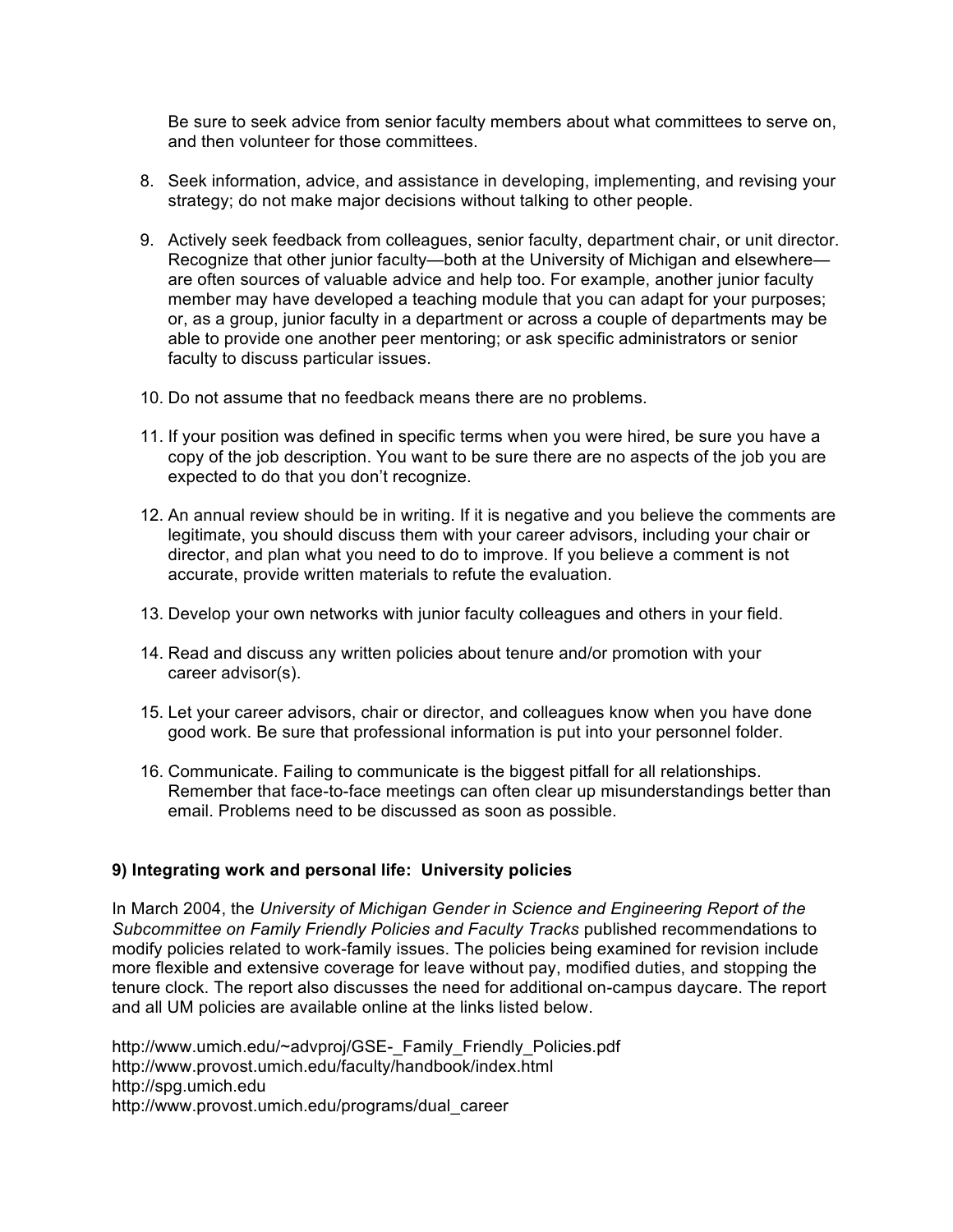#### Other UM resources include: Work/Life Resource Center: http://www.umich.edu/~hraa/worklife Center for the Education of Women: http://www.umich.edu/~cew

#### **10) Summary: Questions to ask and to answer**

This is a list of questions junior and senior faculty may use to remind them of issues they need to discuss that were outlined in the previous sections.

| <b>Department or</b>         |                                                                   |
|------------------------------|-------------------------------------------------------------------|
| <b>Research Unit Culture</b> |                                                                   |
|                              | Who are the key people in the department or research unit?        |
|                              | What are appropriate ways to raise different kinds of concerns or |
|                              | issues and with whom?                                             |
|                              | Who can help me set up an email account, find out about           |
|                              | resources like copying or processes like grading?                 |
|                              | How do people find out about and get nominated for awards and     |
|                              | prizes?                                                           |
|                              | What organizations are important to join?                         |
| <b>Research</b>              |                                                                   |
|                              | Can you tell me about the Institutional Review Board, which       |
|                              | provides approval for human and animal subject experiments?       |
|                              | How do I set up my lab?                                           |
|                              | How do I get grants?                                              |
|                              | Are my grant proposals appropriate for this department or unit?   |
|                              | Are there research or equipment projects being developed by       |
|                              | other faculty in the department that I can or should get involved |
|                              | with?                                                             |
|                              | May I read some successful grant proposals, as close to my        |
|                              | research area as possible?                                        |
|                              | What conferences should I attend?                                 |
|                              | Are there people that I should collaborate with?                  |
|                              | How do you get on professional association panels?                |
|                              | What are the journals to publish in? Have any colleagues          |
|                              | published there?                                                  |
|                              | Am I publishing enough?                                           |
|                              | How can I increase my visibility in the field?                    |
| <b>Teaching</b>              |                                                                   |
|                              | What classes do I need to teach?                                  |
|                              | How do I get a good teaching schedule?                            |
|                              | How do I get to teach important classes?                          |
|                              | How do I deal with sticky situations or problems with students?   |
|                              | Do I have enough graduate students?                               |
|                              | How are teaching evaluations handled and weighted?                |
| <b>Service</b>               |                                                                   |
|                              | What are the important committees to serve on?                    |
|                              | How can I get nominated to be on them?                            |
|                              | Are there committees to avoid?                                    |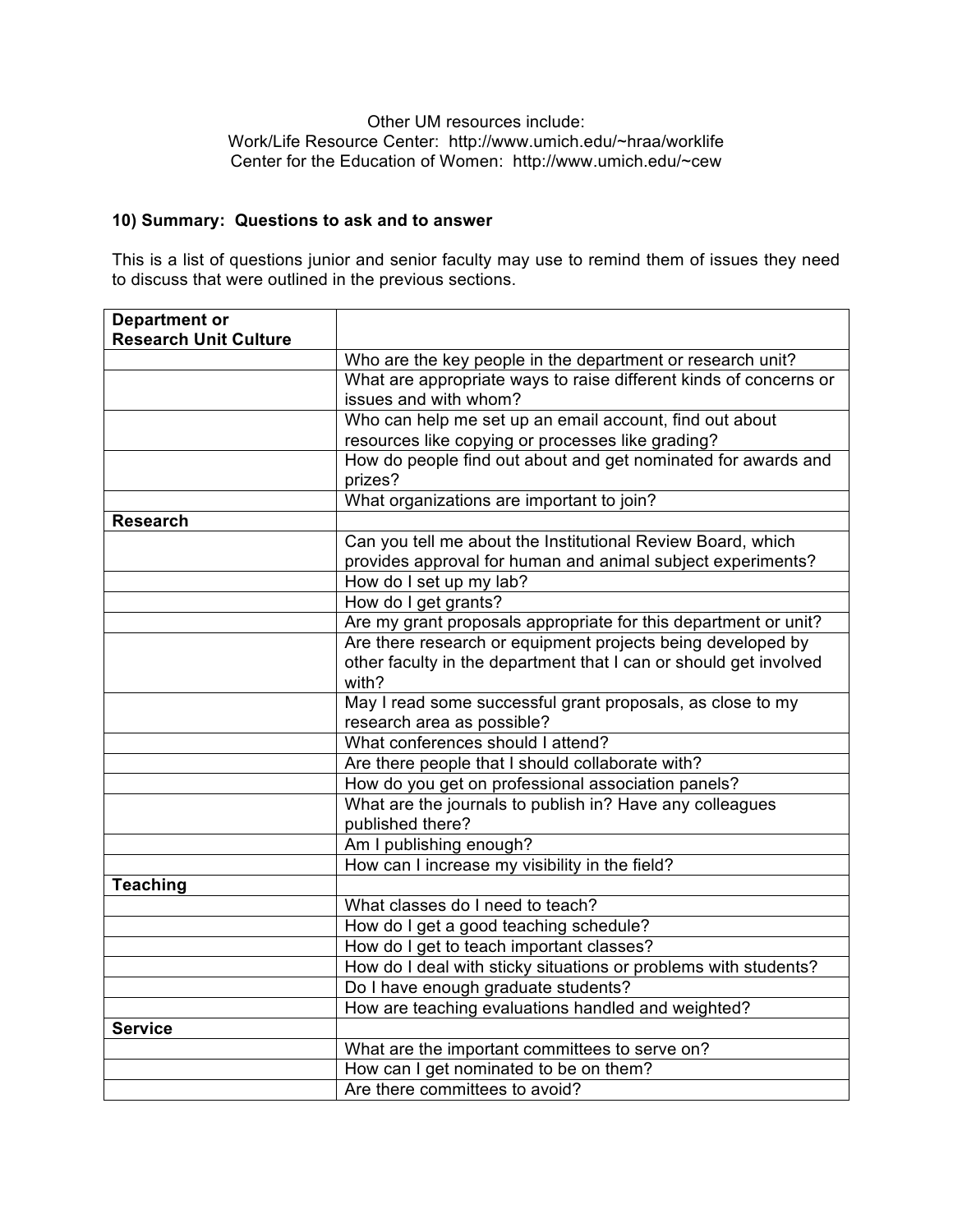|                             | How is this work documented?                                                   |
|-----------------------------|--------------------------------------------------------------------------------|
| <b>Promotion and Tenure</b> |                                                                                |
|                             | What are the department's formal and informal criteria for                     |
|                             | promotion and tenure?                                                          |
|                             | What or who can clarify these criteria?                                        |
|                             | What would you have wanted to know when you began the                          |
|                             | tenure process?                                                                |
|                             | How does one build a tenure file?                                              |
|                             | Who sits on the tenure committee and how are they selected?                    |
|                             | How should I prepare for the annual review?                                    |
|                             | What can I negotiate when I get an outside offer?                              |
|                             | How should I prepare for the third year review?                                |
|                             | Is my job description matching the work I do?                                  |
|                             | Are my research, teaching, service and grants of an appropriate                |
|                             | level?                                                                         |
|                             | Who should I meet in the institution, in the discipline and even<br>worldwide? |

#### **11) Additional resources on career advising and mentoring**

#### **Web and institutional resources**

Adviser, Teacher, Role Model, Friend: On Being a Mentor to Students in Science and Engineering, National Academy of Sciences, National Academy of Engineering, Institute of Medicine, National Academy Press, Washington DC, 1997. *http://www.nap.edu/readingroom/books/mentor/index.html*

The Association of Women in Science is a non-profit association which works to promote women's activities in all scientific fields, from mentoring to scholarships to job listings. *http://www.awis.org/careers/mentoring.html*

The Center for Research on Learning and Teaching (CRLT) website provides a bibliography and links to online resources on mentoring. Topics covered include: institutional mentoring programs, mentoring women faculty and faculty of color, discipline-specific mentoring, and training materials for mentors and mentees. *http://www.crlt.umich.edu/publinks/facment.html*

How to Mentor Graduate Students: A Guide for Faculty at a Diverse University. *http://www.rackham.umich.edu/downloads/publications/Fmentoring.pdf*

How to Get the Mentoring You Want: A Guide for Graduate Students at a Diverse University. *http://www.rackham.umich.edu/downloads/publications/mentoring.pdf*

Providing Faculty with Career Advice or Mentoring: Principles and Best Practices, UM, College of LSA, August 2007. *http://www.lsa.umich.edu/lsa/facultystaff/academic\_affairs/policies/ Select on this page:* Faculty Career Advising (Mentoring) - 8/07 Version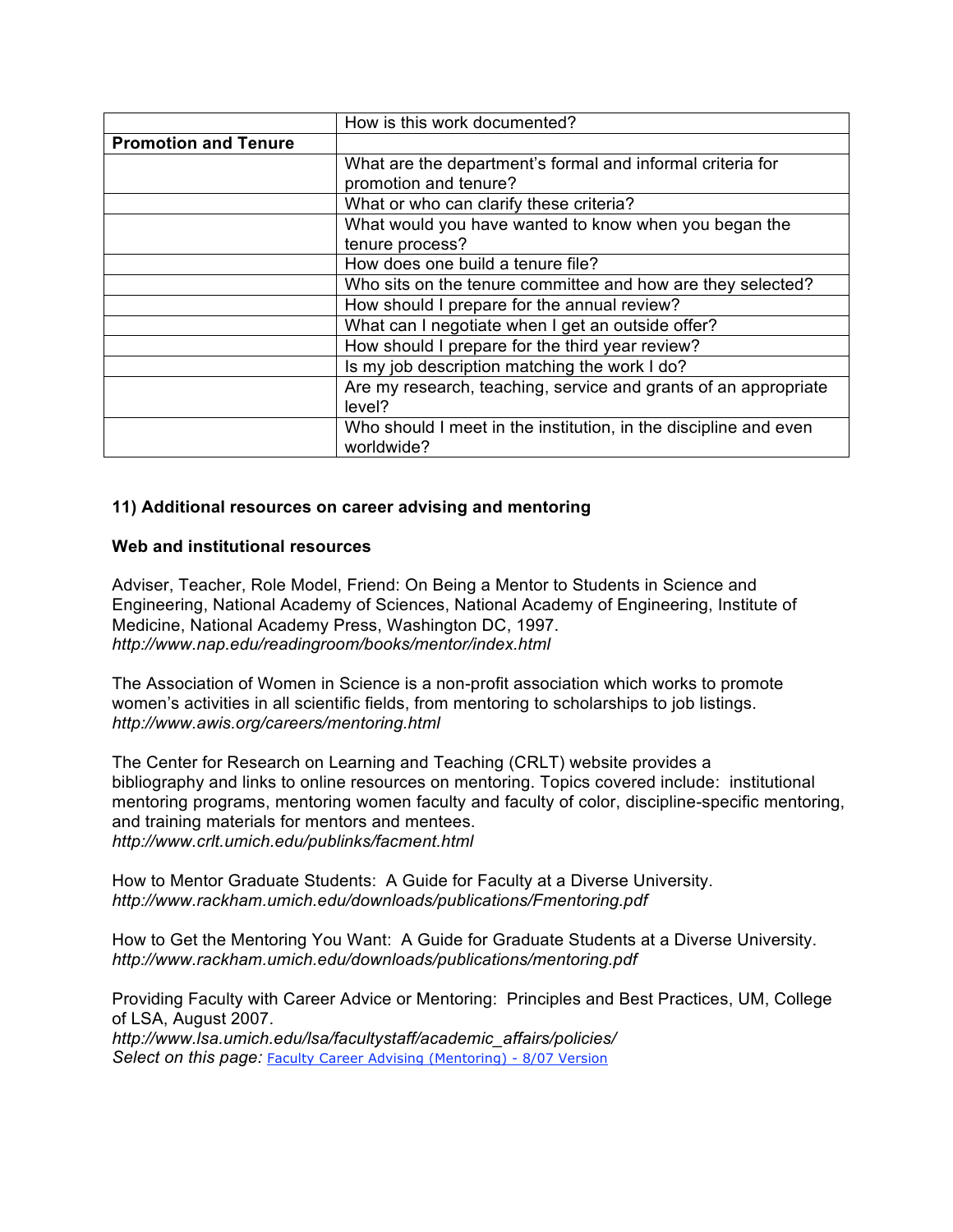The University of Michigan Office of the Provost and Executive Vice President for Academic Affairs has links to articles and other information on mentorship. *http://www.provost.umich.edu/mentoring/index.html*

The Center for the Education of Women offers free counseling to University of Michigan faculty (as well as to staff, students and residents of surrounding communities; call 998-7210). Faculty may wish to discuss career goals, job fit, negotiation strategies, work/life issues, problems affecting career progression or other needs. CEW also supports two professional development networks for faculty women: the Women of Color in the Academy Project and the Junior Women Faculty Network. In addition, CEW offers other kinds of programs addressing, for example, salary negotiation, grant proposal writing, parenting in the academy, financial planning, and research presentation. For more information contact the Center at 998-7080, or visit *www.umich.edu/~cew.*

#### **Other resources and bibliography**

Association of Women Surgeons (2001). *Pocket Mentor*, Association of Women Surgeons. *http://www.womensurgeons.org/aws\_library/PocketMentor.pdf*

Bensimon, E.M., Ward, K. & Sanders, K. (2000). Creating Mentoring Relationships and Fostering Collegiality. *The Department Chair's Role in Developing New Faculty Into Teachers and Scholars* (chapter 10)*.* Bolton, MA: Anker Publishing Co.

Bickel, J., Croft, K. & Marshall, R. (1996, October). *Enhancing the Environment for Women in Academic Medicine*. Washington, DC: AAMC.

Boice, R. (2000). *Advice for new faculty members*. Boston: Allyn & Bacon.

Bowman, S.R., Kite, M.E., Branscombe, N.R., & Williams, S. (1999). Developmental relationships of Black Americans in the academy. In A.J. Murrell, F.J. Crosby, & R. Ely (Eds.), *Mentoring dilemmas: Developmental relationships within multicultural organizations* (pp. 21-46). Mahway, NJ: Erlbaum.

Burroughs Wellcome Fund (2004). *Making the Right Moves: A Practical Guide to Scientific Management for Postdocs and New Faculty*. Howard Hughes Medical Institute.

Fort, D. (Ed.) (1993). *A Hand Up: Women Mentoring Women in Science*. Washington, DC: Association of Women in Science.

Goldsmith, J.A., Komlos, J. & Schine Gold, P. (2001). *The Chicago Guide to Your Academic Career: A Portable Mentor for Scholars from Graduate School through Tenure.* Chicago: Univ. of Chicago Press.

Hall, R.M. & Sandler, B.R. (1983). Academic Mentoring for Women Students and Faculty: A New Look at an Old Way to Get Ahead. Project on the Status and Education of Women. Washington, D.C.: Association of American Colleges.

Johnston, S & McCormack, C. (1997). Developing Research Potential Through a Structured Mentoring Program: Issues Arising. *Higher Education 3,* 251-64.